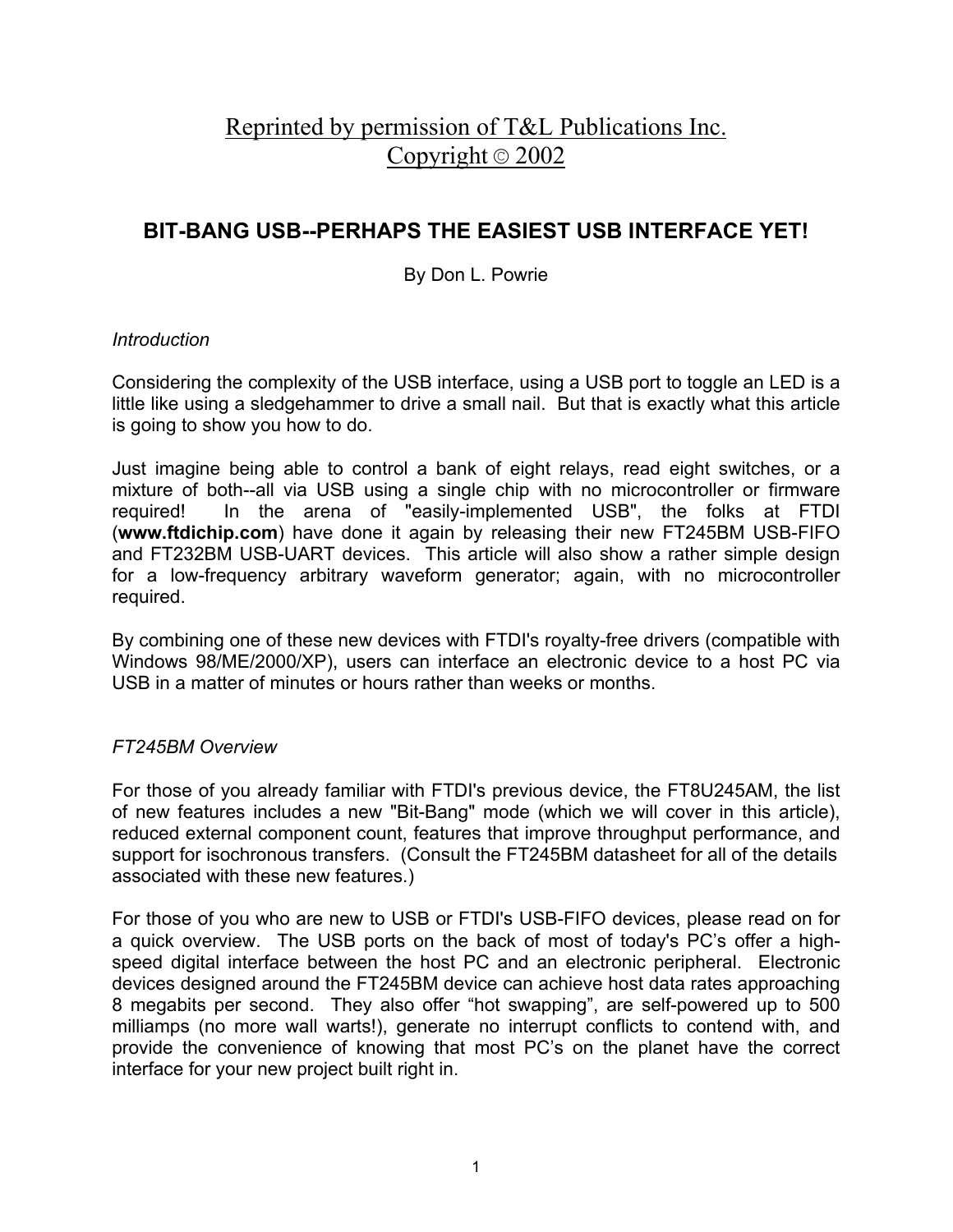The FT245BM is FTDI's second-generation USB-to-FIFO chip that makes easy work of connecting your electronic device to a host PC via USB. The electrical interface between your microcontroller and the FT245BM is comprised of eight data lines and four handshaking lines. (If you will be using the Bit-Bang mode, all that is needed are the eight data lines.) Device drivers are provided royalty free that make the FT245BM look like an RS-232 device. Once a serial port has been opened by your application program, bytes sent to the port are rerouted to the Windows scheduler and USB port via FTDI's drivers.

A second version of the device drivers based on a DLL (Dynamically Linked Library) is also available as a free download. The DLL version of the drivers offers a higher data rate but requires that your program load the DLL at runtime. Example source code for Visual C++, Visual Basic, and other programming languages illustrating how to load the DLL is available for download from both the **ftdichip.com** and **dlpdesign.com** websites.

The FT245BM is only available in surface mount form from FTDI. You can either design a PCB yourself and use a fine-tipped soldering iron to solder the chip in place or use the DLP-USB245M module as shown later in this article. The DLP-USB245M takes advantage of the new features of the FT245BM and allows for easy integration into your hardware design via its standard 0.6-inch DIP interface. Features of this module include an EEPROM for storing description strings, up to an 8-megabit-per-second data rate, and full compatibility with FTDI's royalty-free drivers. A datasheet for this module (including a schematic) can be downloaded from **dlpdesign.com**.

#### *Bit-Bang Mode*

Both the FT232BM and FT245BM devices support the new Bit-Bang mode. Utilizing the Bit-Bang mode requires that the application program running on the host uses the DLL version of FTDI's USB device drivers.

Keep in mind that the Bit-Bang mode is a side feature of sorts in that the primary intention of the FT245BM is to interface a microcontroller/DSP/FPGA/etc. to a host PC. The Bit-Bang mode is simply one of the latest features of this extremely useful little chip. For a more detailed description of what the FT245BM can do for your next project, refer to my earlier articles that discuss the FT8U245AM in the May 2001 and November 2001 editions of *Nuts & Volts*. (Both of these articles are available for review on-line through the **dlpdesign.com** site)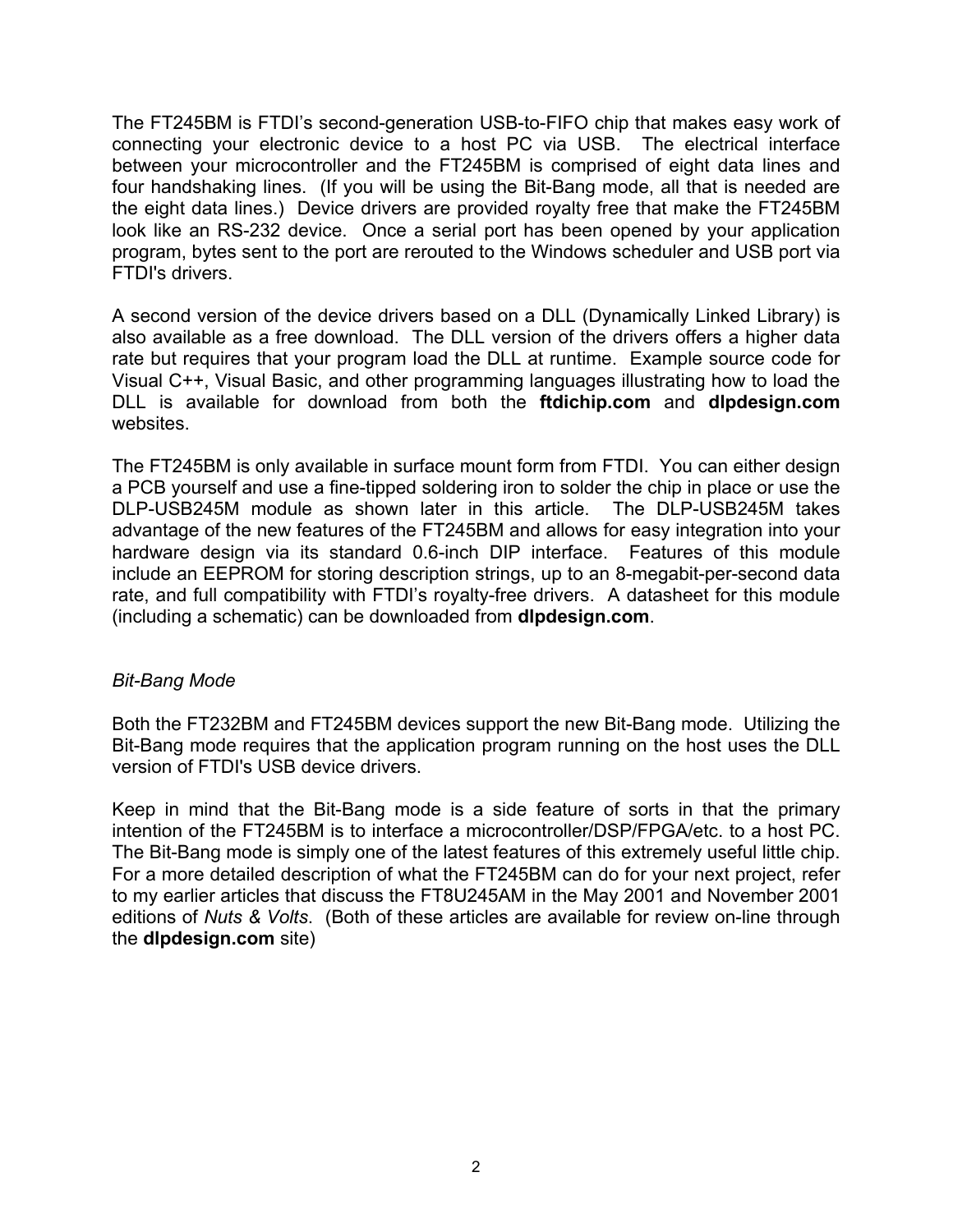Four commands are used to access the Bit-Bang mode. The first, FT SetDivisor(), controls the rate at which data is latched to the output data lines on the chip. For example:

```
FT_STATUS status;
USHORT dta:
Dta = 0x400;
status = SetDivisor(dta);
if(status != FT OK){
      CString str;
      str.Format("Data entered (%d) is not a valid divisor.", dta);
      AfxMessageBox(str);
}
```
This allows data to be clocked out on the eight data lines at a predetermined rate. Note that in Bit-Bang mode there is no output line provided for "latching" data into an external device—the data simply appears on the eight data lines. One of the eight data lines could, however, be used as a latch requiring that the host software keep track of the state of both the seven-bit data and the latch line separately. The second command, FT Write(), actually sends the data to the FIFO memory in the FT245BM where it waits to written to the output data lines. The third command, FT\_SetBitMode(), allows you to select which bits are inputs and which are outputs. This command is also used to enable and disable the Bit-Bang mode. For example:

```
//enable bit bang mode
status = SetBitMode(0x0f, 0xff);
if(status == FT OK)
{
      //bit bang mode active
}
```
This code will activate Bit-Bang mode  $(2^{nd}$  parameter of SetBitMode) with D7 through D4 set to be inputs and D3 through D0 set to be outputs (1<sup>st</sup> parameter of SetBitMode).

The forth command, FT GetBitMode(), is used to read the current state (high/low) of the eight data lines.

Data that is transferred from the FIFO to the output data lines is latched on the lines until a different byte is sent. No external buffer or latch is required to maintain the status of the data lines while in Bit-Bang mode. (When not in Bit-Bang mode, data is only held on the data lines as long as RD# is held low.) This technique is demonstrated in the next section in which I will use the sledgehammer to drive a small nail…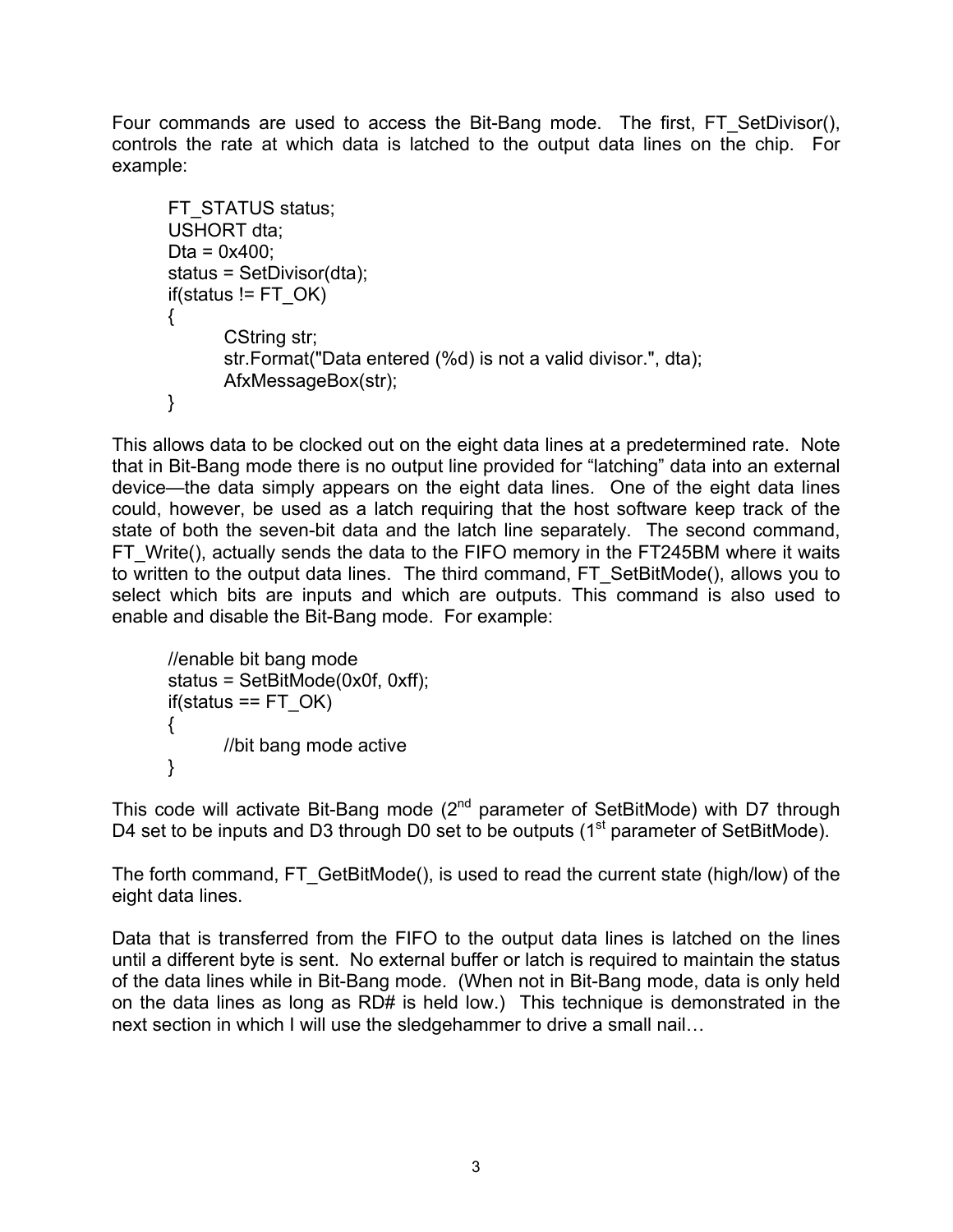#### *Switch/LED Example Circuit*



Figure 1 – Switch and LED circuit using the DLP-USB245M (\$25 from **www.dlpdesign.com**)

**Figure 1** shows a DLP Design DLP-USB245M module configured into what is probably the simplest implementation of a USB device ever seen. The circuit (**Figure 2**) will allow the host program to read the state of the four switches and turn each of the four LED's on or off individually with no microcontroller required. In fact, if Version 2.0 of the DLP Design Test Application (more on this later) is used to control this circuit, then no software development of any kind is required to toggle the data lines.



Figure 2 – Switch and LED circuit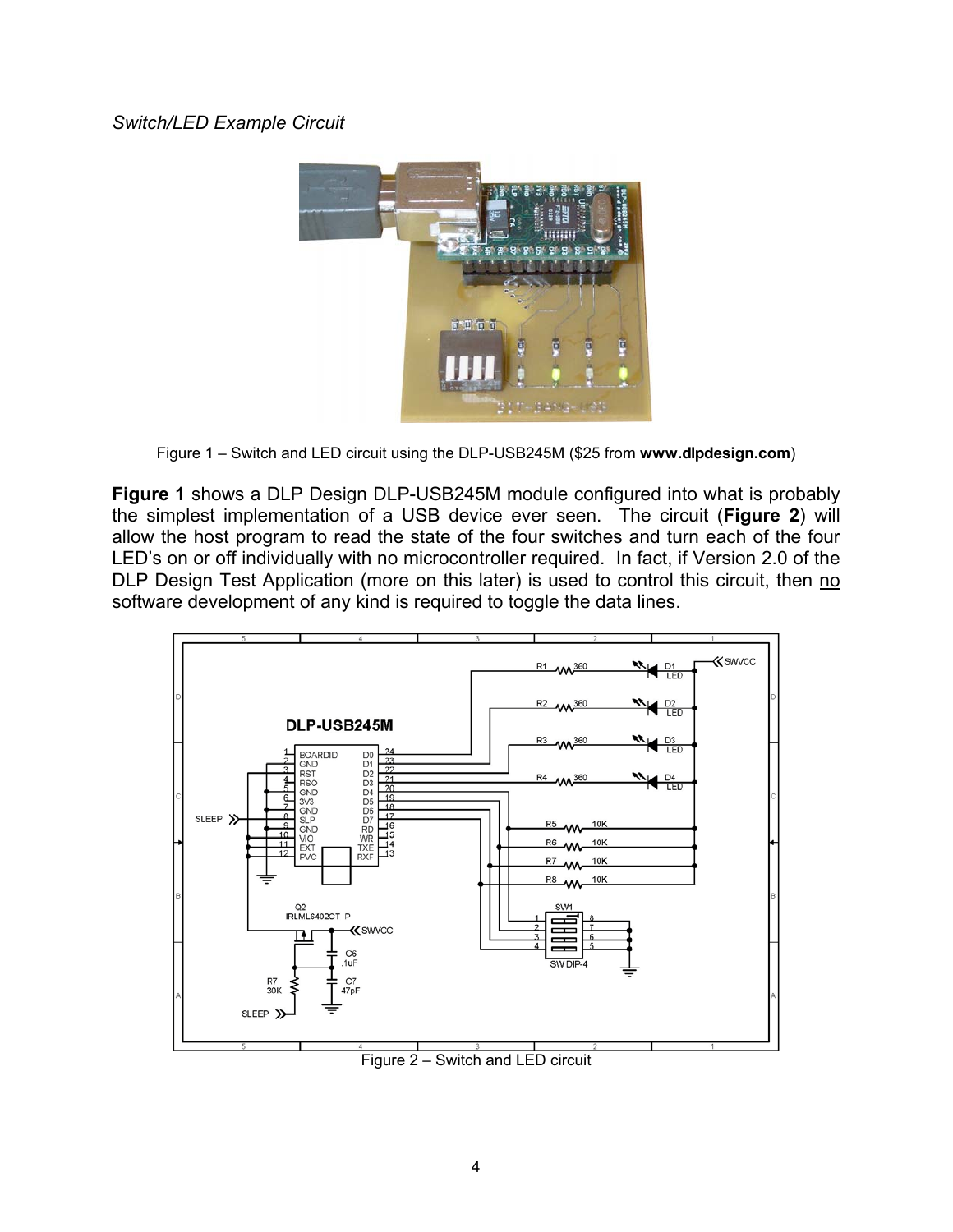Driver transistors and relays for USB control of up to eight relays could replace the switches and LED's. With some additional external circuitry, devices like event timers, device programmers, etc. could also be developed that require no firmware.

Both this circuit and the next employ a P-channel MOSFET to control power going to the target electronics. Once Windows has enumerated the DLP-USB245M module, the FT245BM takes its SLEEP# line low. This circuit could also be used to control power to higher-current applications since the RC network connected to the gate of the MOSFET sets the rise-time (limiting the inrush current) for the power going to the target electronics.

Note: Care must be taken to ensure that all target circuitry does not exceed the maximum 500mA (assuming direct connection to a host computer or self-powered hub) available from the host USB port. If your peripheral is connected to a bus-powered hub, then it must draw no more than 100mA.



#### *Arbitrary Waveform Generator*

Figure 3 – Arbitrary Waveform Generator

**Figure 3** illustrates another design that takes advantage of the new Bit-Bang mode. The DLP Design DLP-USB245M is used once again to prevent having to work with the surface-mount FT245BM device.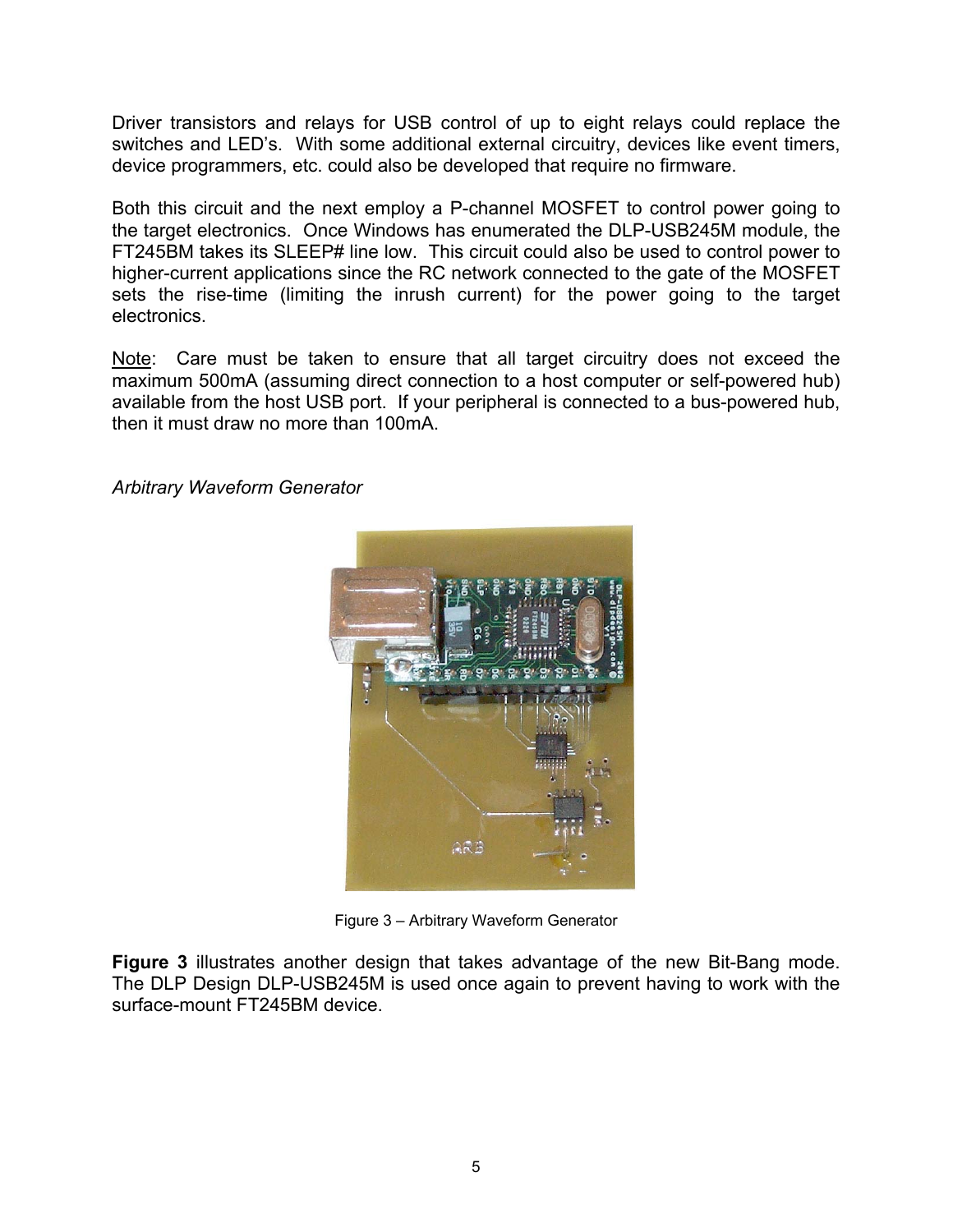

Figure 4 – Schematic for the Arbitrary Waveform Generator

In this example circuit (**Figure 4**), a simple eight-bit DAC is used to create a rather basic low-frequency arbitrary waveform generator. The data latch in the DAC is placed in transparent mode such that the data that shows up at its parallel input is passed directly through to the device's output without the need to be latched by an external device. By setting the update rate using the FT SetDivisor() command, the update rate into the DAC can be controlled, and relatively precise waveforms can be generated. The desired waveform can be created on the host PC and then written to the FT245BM via USB for recreation by the DAC. (Additional circuitry could also be added to expand the output voltage beyond the 0-5 volts provided by the USB port.)

#### *Test Application*

So you say you don't want to have to write an application program for the host? Well, you may not need to depending upon the complexity of your application. If all you want to do is send a few bytes to the USB device and observe the response coming back, then the DLP Design Test Application (available as a free download from **dlpdesign.com**) may be all that you need. This application is compatible with both versions of FTDI's device drivers, and it is the perfect companion for helping debug new designs. A second version of the Test Application (Version 2.0) that supports all of the latest features in FTDI's USB DLL drivers (including Bit-Bang mode) is also available for a shareware-level fee of \$20 (\$13 with the purchase of any DLP Design product).

#### *Conclusion*

As mentioned earlier, the Bit-Bang mode only utilizes one small feature of the FT245BM device…but just imagine the possibilities! An electronic device that fits in the palm of